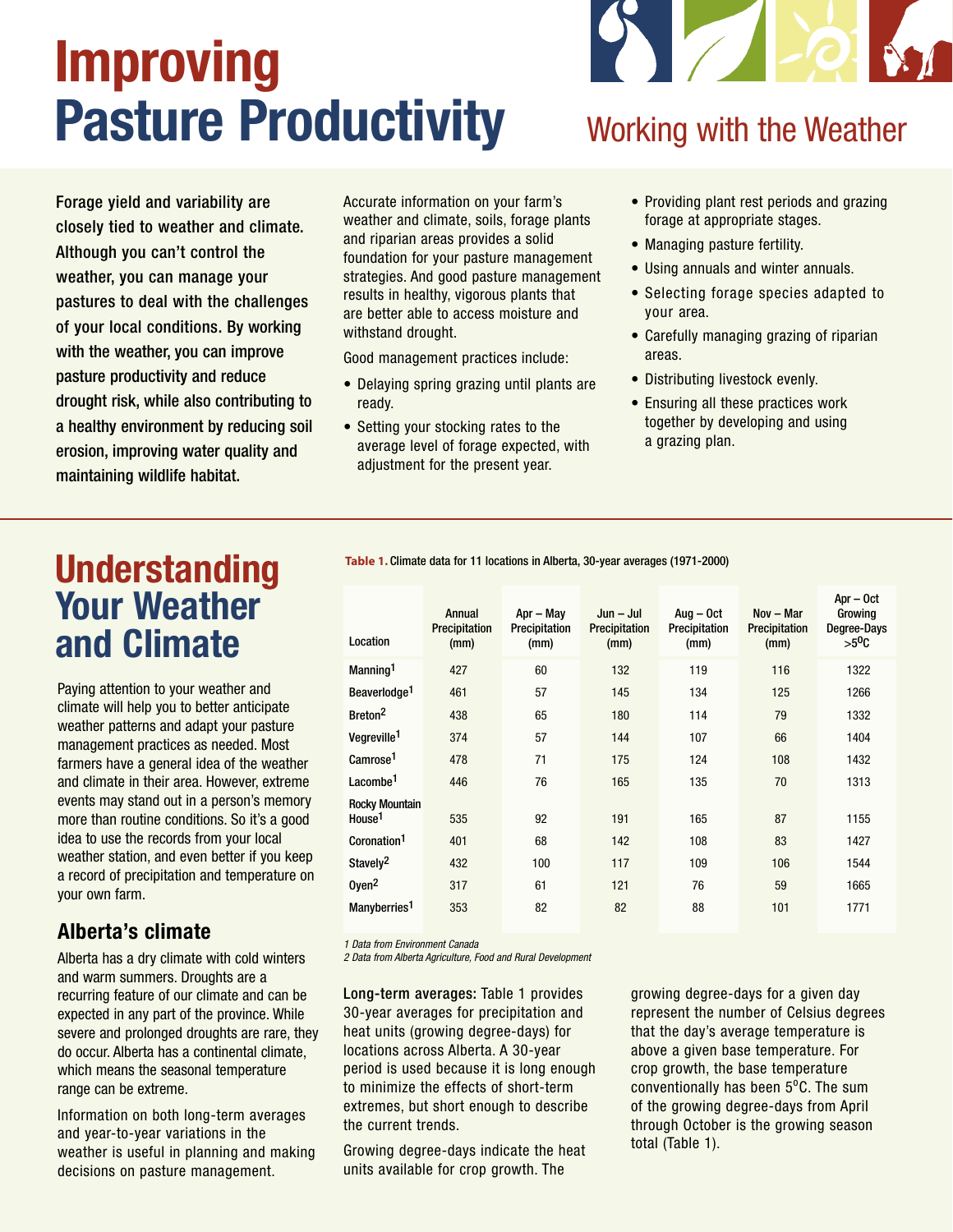#### Continued…

On average, Alberta's warmest and driest area is the southeast corner, and the climate gets cooler and wetter as you go west or north. West central Alberta has the coolest growing season because of its higher elevation and proximity to the mountains. The southeast has over 650 more growing degree-days than west central Alberta. This additional amount of heat is similar to having over two months more of 15°C weather. Perennial forages grow more rapidly and are more productive with warmer days, if moisture and other growing conditions are not limiting.

Variability: Year-to-year variability can include minor differences from the average conditions as well as extreme events, such as severe and/or prolonged droughts, and record breaking heat, cold, wind and rainfall. Even if an extreme event has not occurred

#### Difference Between Weather and Climate

Simply put, climate is what you expect, and weather is what you get. Weather is what is happening in the atmosphere now and over a short period of time. It is described as wet or dry, hot or cold, cloudy or clear, and windy, stormy or calm. Weather information is helpful in such things as adjusting stocking rates. Climate is the long-term average weather conditions that describe what generally happens. Climate information is useful for such things as selecting forage species.

in an area for the past few decades, that does not mean the area is safe from such an event. Producers in all regions of Alberta need to consider pasture management options to deal with short-term drought, prolonged drought and unusually wet conditions.

#### Farm climate and weather

Your farm's weather and climate may be different from the conditions at the nearest weather station. Factors

influencing farm climate and weather include elevation, slope direction, position along a slope, landscape features, soil type, sheltering by trees or other features, and distance from water bodies. Local variations in weather and climate can have a big effect on pasture production, forage species selection, maturity times and stocking rates.

#### Average bi-monthly growing season precipitation



**Figure 1.** Average bi-monthly growing season precipitation in Alberta, April to September, 30-year averages (1971-2000)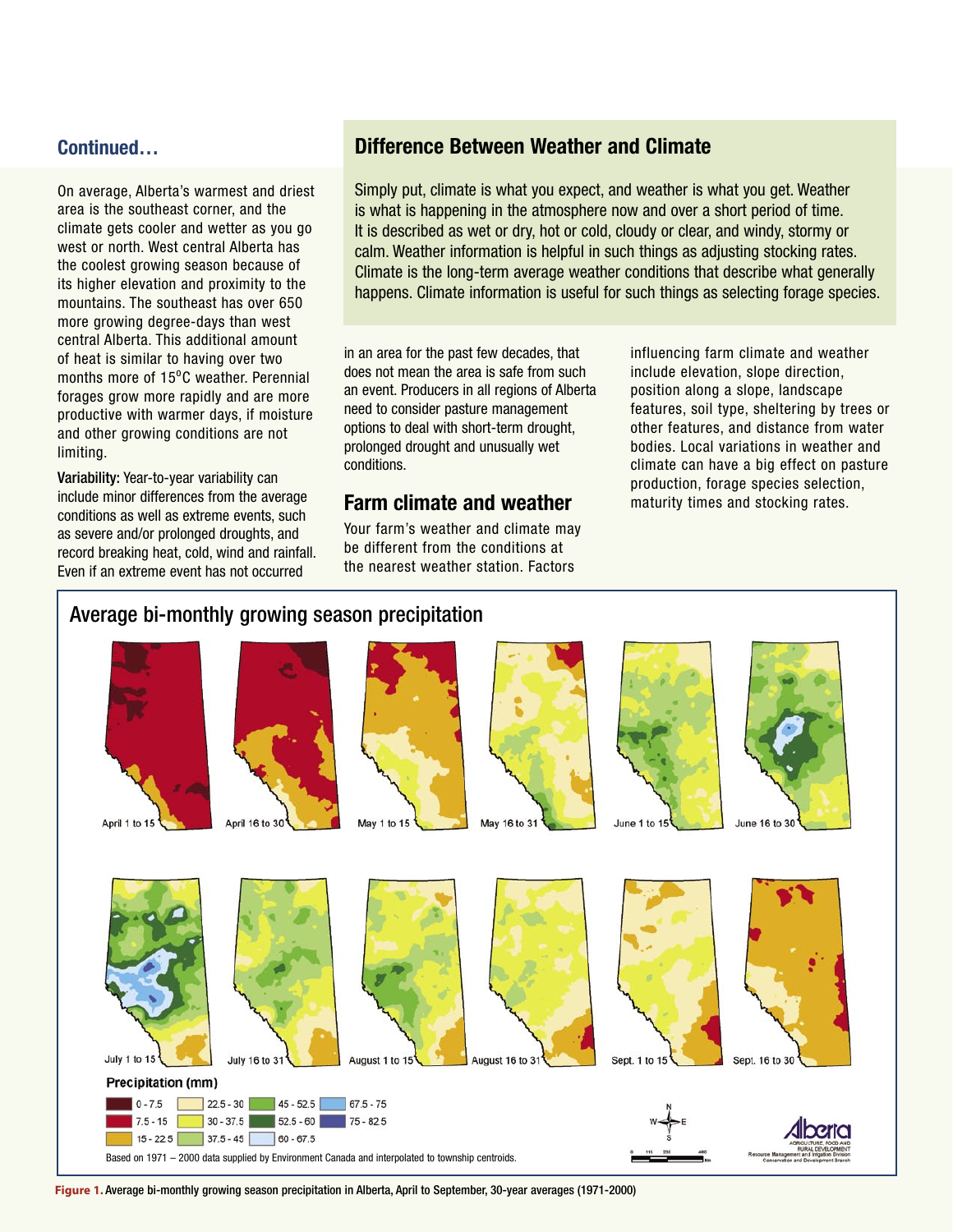

### Weather, Climate and Pasture Growth

#### Moisture timing

Forage production in Alberta from tame and especially native pastures is strongly tied to the moisture available before July 1 (Figure 1). As much as 60 to 70 per cent of total forage production occurs before this date in most years. If the spring is dry, overall forage production will generally be reduced, even if late summer rains arrive.

The supply of moisture and the timing of precipitation influence forage growth. Across the province, on average approximately 25 per cent of precipitation falls in the winter, from October to March (Figure 2). The amount of precipitation occurring in late summer, early fall and over-winter snow accumulations, influences the amount of moisture available for early spring growth. The proportion of annual precipitation that falls between April and September varies from north to south. In southern Alberta, the peak precipitation period is May to July. In central Alberta and in the Peace Region, the peak period is June to August.

In southern Alberta, in the Brown and Dark Brown Chernozemic soil groups, perennial forage growth depends mainly on moisture available from April to June. Winter precipitation does not necessarily have a large impact; there can be low winter precipitation and above-average forage production, and vice versa. Native forages are particularly dependent on an early supply of moisture, while tame forages and annual forages may regrow with summer rain.

In central Alberta, in the Black Chernozemic and Gray Luvisolic soil groups, summer rains are critical for good forage production.



**Figure 2.** Percent of average annual precipitation received between October and March, 30-year averages (1971-2000)

However, spring soil moisture has a significant impact on perennial forage production by supplementing crop water needs during dry periods early in the season. Winter precipitation has a bigger influence on spring soil moisture than in southern Alberta, mainly because more snow cover is retained in central Alberta.

In the Peace region, in the Dark Gray Chernozemic soil group, spring precipitation is a relatively low proportion of annual precipitation. Early forage production depends mainly on stored soil moisture, while summer growth depends on rainfall. This region tends to accumulate more moisture in the fall and winter, replenishing soil moisture reserves.



#### Plant growth and root systems

Maintaining healthy, vigorous forage plants is the key to making the most of available soil moisture. Vigorous plants have deep, extensive root systems that are very efficient at harvesting moisture at lower depths, so they are less affected by short dry spells and initially less affected by drought.

Most perennial plant species are capable of extensive rooting, but they require good management to reach their rooting potential. Plants stressed by overgrazing, dry conditions, low soil nutrient levels or poor soil structure have smaller and shallower root systems.

Grazing management has a significant effect on rooting depth. If the plant is given adequate time to recover from grazing, both leaves and roots regrow. Severe continuous grazing without time for plant recovery reduces total root biomass and rooting depth within a single growing season (Figure 3). This diminishes the plant's ability to access moisture and nutrients, and reduces forage yield and stand persistence. Overgrazing can also result in shallow-rooted species replacing deep-rooted species, reducing forage production and management flexibility.



Figure 3. Greenhouse sods of rough fescue clipped to simulate no grazing, moderate grazing, heavy grazing and very heavy grazing (left to right)

Source: A. Johnston. 1961. Canadian Journal of Plant Science. Volume 41, pages 615-622.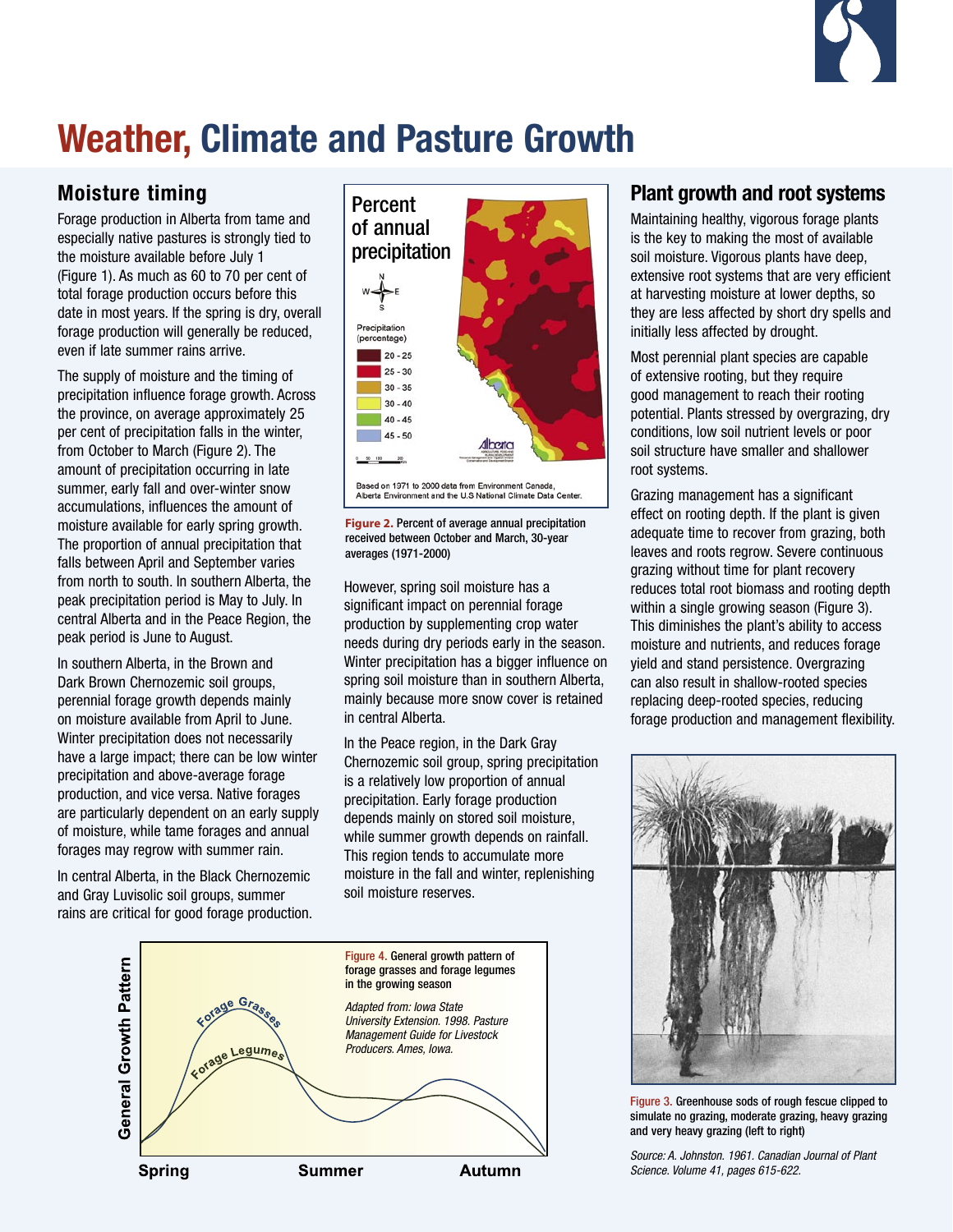

Early spring grazing can be especially stressful to forage plants. Plants use root reserves as an energy source to grow in the spring until there are enough leaves converting solar energy into plant energy through photosynthesis. If the first leaves are continually grazed off, root reserves will be continuously used to grow more leaves. If these reserves are depleted, the plant will ultimately die. Plants need time to replace root reserves used for early growth before being grazed.

Peak production for many forage species occurs in June as the daylight hours lengthen (Figure 4). The greater the leaf area going into the longest day of the year, the greater the photosynthesis production for plant growth, and the greater the potential for the root system to access nutrients and moisture.

#### Ground cover

Ground cover is vital to healthy pastures. Ground cover includes both live plants and litter. Litter is dead and decaying plant material from previous forage crops that accumulates on the soil surface (Figure 5).

Ground cover provides important benefits to forage stands. It increases soil moisture by reducing runoff, increasing infiltration, reducing evaporation, shading the soil surface in the summer, and trapping snow in the winter. It also protects soil from erosion, provides wildlife habitat, returns nutrients to the soil, and increases soil organic matter, which also increases the soil's water-holding capacity. The moisture and soil quality benefits contribute to healthy plants, which are efficient water users.



### Measuring precipitation and temperature on your farm

You can monitor weather conditions on your farm with a rain collector and a max-min thermometer. This equipment does not have to be expensive. Follow the manufacturer's instructions for locating and operating the equipment. If instructions are not available, follow these tips.

#### Rainfall

- Place the rain collector in a sheltered area because wind can result in a significant under-catch of rain. A clearing surrounded by trees can be a good location, but the collector should be 30 to 50 m away from the trees, depending on tree height and spread. The farmstead can also be a good location if there is good wind shelter and the 30 to 50 m spacing can be maintained from buildings and trees.
- Place the collector about 50 cm above the ground or plant canopy. Ensure that plants do not grow above the collector and that there are no objects within about 1.5 m of the collector. Such obstructions may either deflect rain away from or into the collector.
- Make the collector level, and anchor it firmly so it does not move in the wind or go off level.
- Pour about 2 to 10 mm of mineral oil into the collector to minimize evaporation.
- Read the collector daily, and maintain records.
- Empty the collector regularly to ensure sufficient storage is available for large events.

#### **Temperature**

- Place the thermometer in a shaded area with good air circulation and preferably near the rain collector.
- Read the thermometer daily, and maintain records.

#### Snow cover

- Many producers use only snow depth to measure winter precipitation, but snow varies in the amount of water it contains. To measure snow depth, use the rain gauge site criteria to locate a site, then place a board, painted white, on level ground and stake so it is visible under a snow pack. Use a ruler to measure the snow accumulation on the board, considering you may need several boards at different locations. The equivalent depth of water will be about 1/10th the depth of the snow, but this can vary between 1/15th and 1/7th, depending on the density of the snow pack.
- Measuring the amount of moisture in a snow pack (snow water equivalent) can be tricky. The amount of water depends on the snow pack's density and depth. To calculate the amount of water, take a core sample of a known volume of snow and melt it. The depth of melted water is equivalent to the amount of moisture the field trapped. Collect samples at regular intervals, either daily or weekly during the winter, at the same time of day or same day of the week. Since snow will drift, you may need to use several locations and average the measurements each time.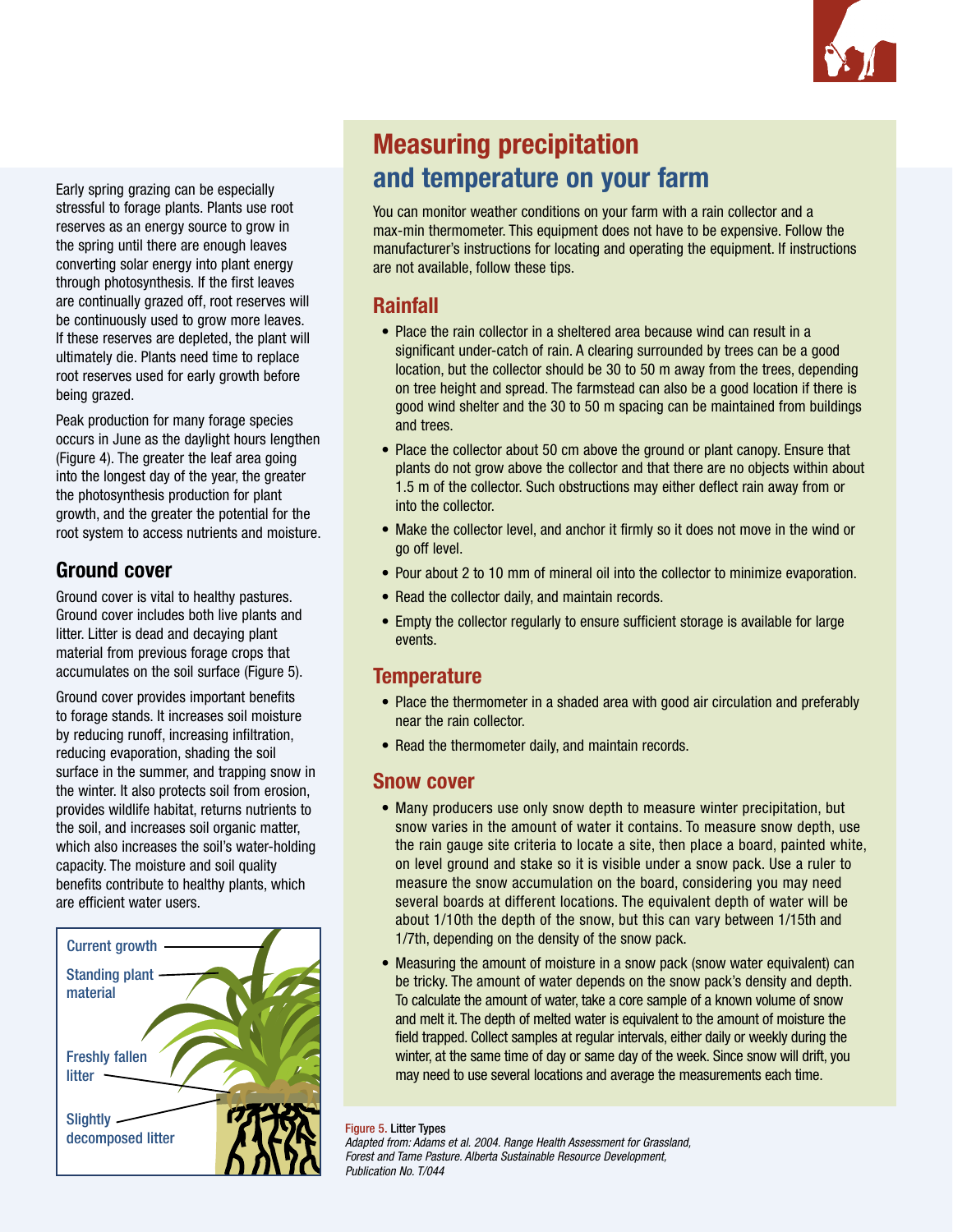## Risk Management What You Can Do

#### 1. Know your local weather and climate

Accurate information on weather and climate can help in managing weather-related risks to forage productivity. Weather information recorded on your farm and data from the nearest weather station provide the best sources of information. Key actions are:

- Measure precipitation and temperature at your farm (see previous page). You may want to take measurements on several fields because variations between locations can be significant.
- Keep a record of precipitation and temperature, and compare it with forage production to track trends.
- Review long-term weather data for your area to better anticipate weather patterns and understand the variability.

Current and historic weather information is available from Environment Canada (www.climate.weatheroffice.ec.gc.ca). More information on Alberta's climate is available in Alberta Agriculture, Food and Rural Development's Agroclimatic Atlas of Alberta (Agdex 071-1) and on the Agriculture and Climate Information Viewer available online (www.agric.gov.ab.ca/acis).

#### 2. Know your local soil

Soils vary across regions and across individual fields. Knowing both the variation in and the capability of your soils is essential for optimum forage production. Key actions are:

- Learn the limitations of your soil group (Figure 6).
- Identify local variations in soil organic matter, fertility, drainage and other soil characteristics that affect plant growth.
- Determine the soil texture in your pastures to better understand water infiltration, drainage, and storage potential and limitations.
- Determine the occurrence and extent of any problem soils in your fields, and manage them appropriately. Choose forage species tolerant of the problem soil's limitations.

For more information, refer to the Alberta Soil Information Centre (www.agric.gov.ab.ca/asic).

#### Soil Groups of Alberta

#### **Soil Groups**



**Figure 6.** Soil groups of Alberta

#### 3. Know your main forage species

Identify the main forage species in your pastures, and understand their growth patterns, limitations and management. Grow forage species that are productive, adapted to your environment, and suited to your grazing management system. For more information on forage species, refer to Alberta Agriculture's Alberta Forage Manual (Agdex 120/20-4), Varieties of Perennial Hay and Pasture Crops for Alberta (Agdex FS120/32) and Establishing Perennial Hay and Pasture Crops (Agdex FS120/22-2).

Conduct periodic assessments of your pastures to monitor their health. For more information on health assessments, refer to Alberta Agriculture's Tame Pasture Scorecard (Agdex130/10-1), Alberta Sustainable Resource Development's Rangeland Health Assessment Tools for Native Grasslands, Forest and Tame Pasture (www3.gov.ab.ca/srd/land/m\_rm\_health. html), and Cows and Fish's Riparian Health Assessments for Streams, Sloughs, Wetlands and Lakes (www.cowsandfish.org/health.html).

#### 4. Know your riparian areas

Riparian areas are the lands adjacent to streams, rivers, lakes and wetlands, where the vegetation and soils are strongly influenced by the presence of water. Riparian areas provide a buffer and filter to improve and maintain water quality, as well as shelter and habitat for livestock and wildlife. They hold water, which improves forage production and provides drinking water. The key to maintaining healthy riparian areas is to understand how they function.

For more information, as well as specific management strategies, refer to Cows and Fish's Caring for the Green Zone: Riparian Areas and Grazing Management (www.cowsandfish.org/greenzone.html).